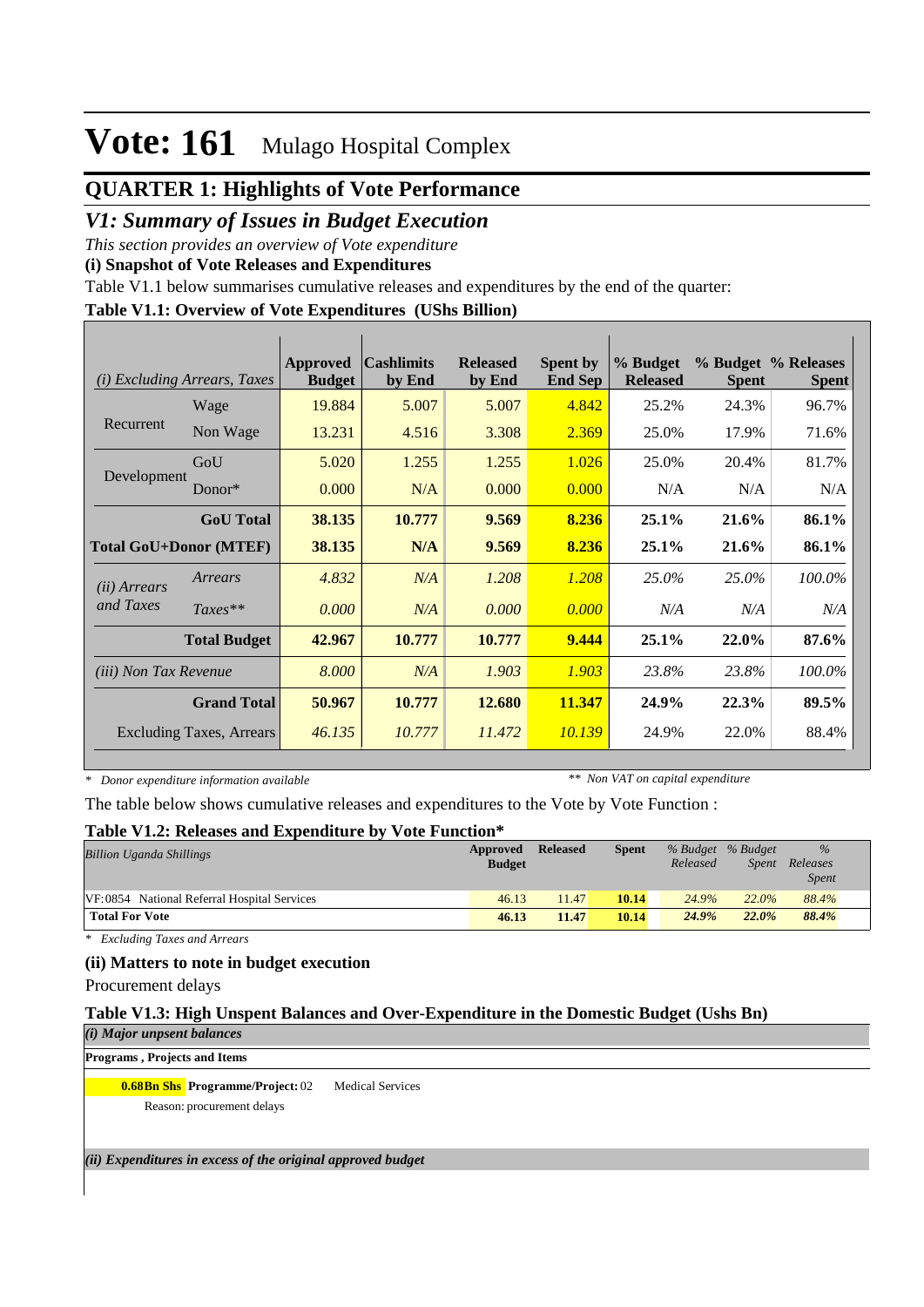## **QUARTER 1: Highlights of Vote Performance**

*\* Excluding Taxes and Arrears*

### *V2: Performance Highlights*

*This section provides highlights of output performance, focusing on key outputs and actions impelemented to improve section performance.*

|  | Table V2.1: Key Vote Output Indicators and Expenditures* |
|--|----------------------------------------------------------|
|  |                                                          |

| Vote, Vote Function<br><b>Approved Budget and</b><br><b>Key Output</b><br><b>Planned outputs</b> |                                                         |           | <b>Cumulative Expenditure</b><br>and Performance |         | <b>Status and Reasons for any</b><br><b>Variation from Plans</b> |       |  |
|--------------------------------------------------------------------------------------------------|---------------------------------------------------------|-----------|--------------------------------------------------|---------|------------------------------------------------------------------|-------|--|
| Vote Function: 0854 National Referral Hospital Services                                          |                                                         |           |                                                  |         |                                                                  |       |  |
| Output: 085401                                                                                   | <b>Inpatient Services - National Referral Hospital</b>  |           |                                                  |         |                                                                  |       |  |
| Description of Performance: 140,000 admissions.                                                  |                                                         |           | 29,801 admissions                                |         | Variation is due to the ongoing<br>renovation                    |       |  |
|                                                                                                  | 710,000 inpatient days.                                 |           | 133,637 inpatient days.                          |         |                                                                  |       |  |
|                                                                                                  | 32,000 deliveries                                       |           | 8,511 deliveries                                 |         |                                                                  |       |  |
|                                                                                                  | 18,000 surgical operations.                             |           | 117% bed occupancy rate                          |         |                                                                  |       |  |
|                                                                                                  | 85% bed occupancy rate                                  |           | Average length of stay (ALOS)<br>6days           |         |                                                                  |       |  |
|                                                                                                  | Average length of stay (ALOS)<br>4days                  |           |                                                  |         |                                                                  |       |  |
| Performance Indicators:                                                                          |                                                         |           |                                                  |         |                                                                  |       |  |
| Number of major operations<br>done                                                               |                                                         | 1,800     |                                                  | 597     |                                                                  |       |  |
| Number of lab procedures<br>carried out                                                          |                                                         | 1,600,000 |                                                  | 588,086 |                                                                  |       |  |
| No of inpatients attended to                                                                     |                                                         | 140,000   |                                                  | 29,801  |                                                                  |       |  |
| <b>Output Cost:</b>                                                                              | UShs Bn:                                                | 24.819    | UShs Bn:                                         | 6.452   | % Budget Spent:                                                  | 26.0% |  |
| Output: 085402                                                                                   | <b>Outpatient Services - National Referral Hospital</b> |           |                                                  |         |                                                                  |       |  |
| Description of Performance: 860,230 General outpatients.                                         |                                                         |           | 106,349 General outpatients.                     |         | Variation is due to the ongoing<br>renovation                    |       |  |
|                                                                                                  |                                                         |           | 16,682 emergencies                               |         |                                                                  |       |  |
|                                                                                                  | 58,791 emergencies                                      |           | 14,060 specialised cases.                        |         |                                                                  |       |  |
|                                                                                                  | 236,000 specialised cases.                              |           | 1,650 renal dialysis sessions.                   |         |                                                                  |       |  |
|                                                                                                  | 22,000 renal dialysis sessions.                         |           | 11,037 Ante natal attendances.                   |         |                                                                  |       |  |
|                                                                                                  | 26,000 Ante natal attendances.                          |           | 35,484 immunisations                             |         |                                                                  |       |  |
|                                                                                                  | 150,000 immunisations                                   |           | 316 family planning attendances.                 |         |                                                                  |       |  |
|                                                                                                  | 1,200 family planning<br>attendances.                   |           |                                                  |         |                                                                  |       |  |
|                                                                                                  | 80,000 physiotherapy<br>attendances.                    |           |                                                  |         |                                                                  |       |  |
|                                                                                                  | 2,000 counseling $&$ testing for<br>HIV cases           |           |                                                  |         |                                                                  |       |  |
|                                                                                                  | 35,000 plaster of paris(POP)<br>cases.                  |           |                                                  |         |                                                                  |       |  |
|                                                                                                  |                                                         |           |                                                  |         |                                                                  |       |  |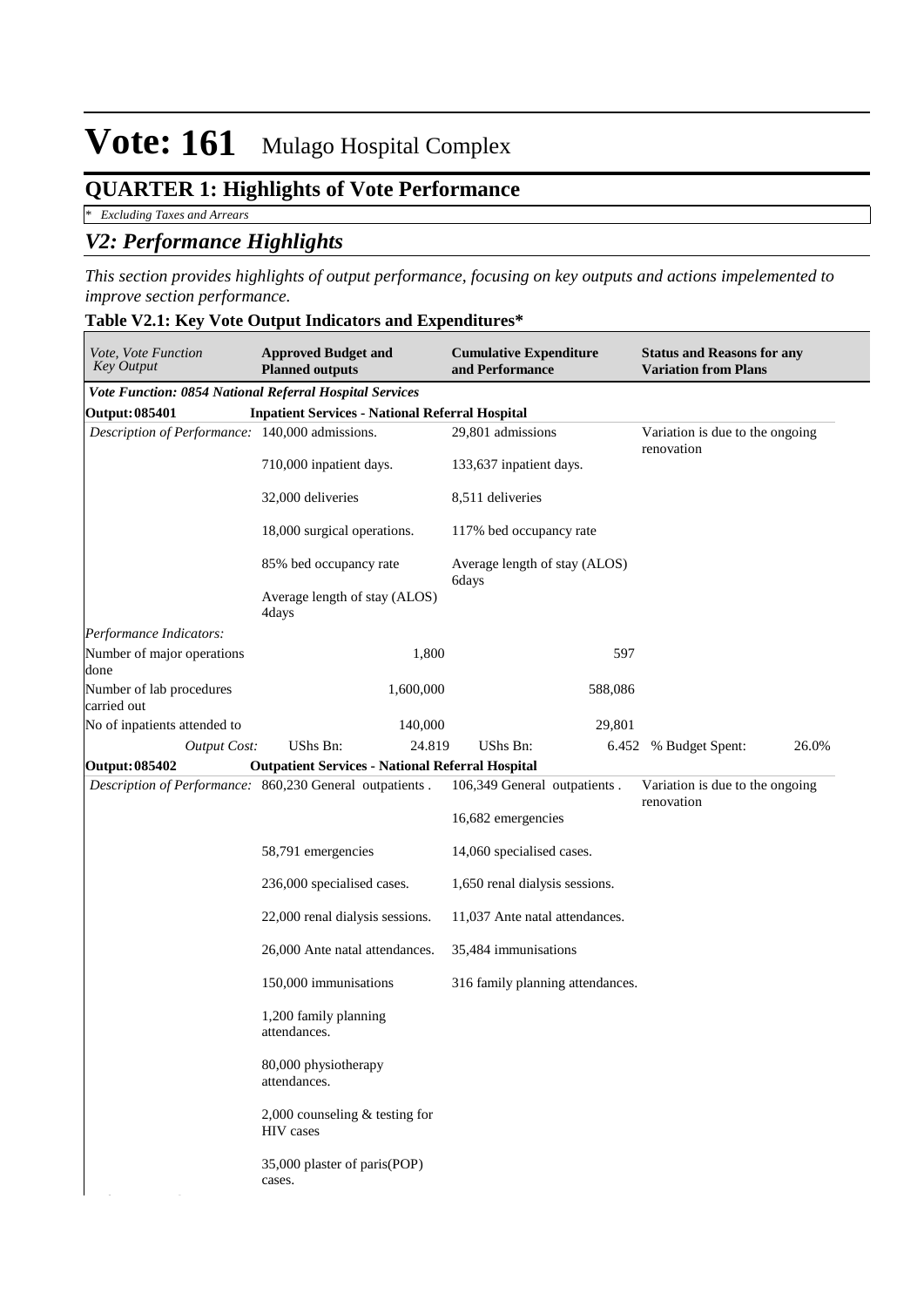## **QUARTER 1: Highlights of Vote Performance**

| Vote, Vote Function<br><b>Key Output</b>        |                     | <b>Approved Budget and</b><br><b>Planned outputs</b>      |         | <b>Cumulative Expenditure</b><br>and Performance                                  |         | <b>Status and Reasons for any</b><br><b>Variation from Plans</b> |       |
|-------------------------------------------------|---------------------|-----------------------------------------------------------|---------|-----------------------------------------------------------------------------------|---------|------------------------------------------------------------------|-------|
| No of specialised outpatient                    |                     |                                                           | 236,000 |                                                                                   | 14,060  |                                                                  |       |
| cases attended to.<br>No of general outpatients |                     |                                                           | 860,230 |                                                                                   | 106,349 |                                                                  |       |
| attanded to.<br>No of emergencies attended      |                     |                                                           | 58,791  |                                                                                   | 16,682  |                                                                  |       |
| to.                                             | <b>Output Cost:</b> | UShs Bn:                                                  | 2.380   | UShs Bn:                                                                          | 0.089   | % Budget Spent:                                                  | 3.7%  |
| Output: 085404                                  |                     | Diagnostic Services - National Referral Hospital          |         |                                                                                   |         |                                                                  |       |
|                                                 |                     | Description of Performance: 1,600,000 lab samples tested. |         | 588,086 lab samples tested.                                                       |         | Variation is due to the ongoing<br>renovation                    |       |
|                                                 |                     | $26,000$ x-rays done                                      |         | $11,619$ x-rays done                                                              |         |                                                                  |       |
|                                                 |                     | 4,200 C.T. Scans done                                     |         | 784 C.T. Scans done                                                               |         |                                                                  |       |
|                                                 |                     | 32,000 Ultrasound scans done                              |         | 6,156 Ultrasound scans                                                            |         |                                                                  |       |
|                                                 |                     | 620 Nuclear medicine<br>investigations.                   |         |                                                                                   |         |                                                                  |       |
|                                                 |                     | 1,920 ECGs                                                |         |                                                                                   |         |                                                                  |       |
|                                                 |                     | 1,960 Echos                                               |         |                                                                                   |         |                                                                  |       |
|                                                 |                     | 100 Broncoscopy                                           |         |                                                                                   |         |                                                                  |       |
|                                                 |                     | 518 Upper GIT<br>Endoscopy                                |         |                                                                                   |         |                                                                  |       |
|                                                 |                     | 86 Lower GIT Endoscopy                                    |         |                                                                                   |         |                                                                  |       |
|                                                 |                     | 100 Cystoscopy                                            |         |                                                                                   |         |                                                                  |       |
| Output: 085405                                  | <b>Output Cost:</b> | UShs Bn:                                                  | 0.179   | UShs Bn:<br>Hospital Management and Support Services - National Referral Hospital | 0.051   | % Budget Spent:                                                  | 28.7% |
| Description of Performance:                     |                     |                                                           |         | Salaries & allowances paid.                                                       |         | No variation observed                                            |       |
|                                                 |                     |                                                           |         | Public relations & customer care<br>enhanced.                                     |         |                                                                  |       |
|                                                 |                     |                                                           |         | Workshops & seminars<br>organised.                                                |         |                                                                  |       |
|                                                 |                     |                                                           |         | Board meetings held.                                                              |         |                                                                  |       |
|                                                 |                     |                                                           |         | Welfare & Entertainment<br>activities held.                                       |         |                                                                  |       |
|                                                 |                     |                                                           |         | Patients food procured.                                                           |         |                                                                  |       |
|                                                 |                     |                                                           |         | Stationery & Small Office<br>equipment procured.                                  |         |                                                                  |       |
|                                                 | <b>Output Cost:</b> | UShs Bn:                                                  | 11.301  | UShs Bn:                                                                          |         | 1.723 % Budget Spent:                                            | 15.2% |
| <b>Output: 085451</b>                           |                     | <b>Research Grants - National Referral Hospital</b>       |         |                                                                                   |         |                                                                  |       |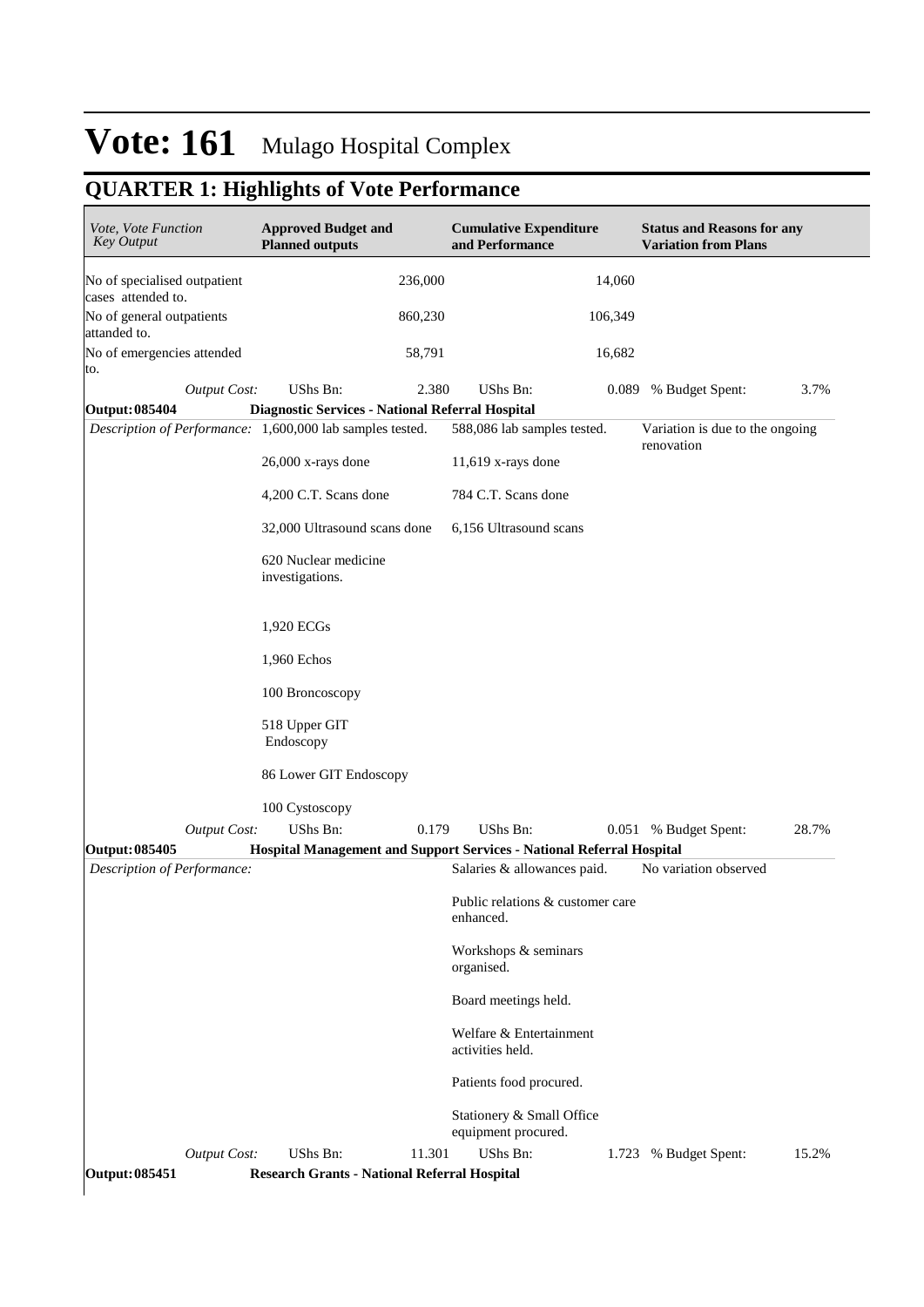## **QUARTER 1: Highlights of Vote Performance**

| <i>Vote, Vote Function</i><br>Key Output                       | <b>Approved Budget and</b><br><b>Planned outputs</b> |       | <b>Cumulative Expenditure</b><br>and Performance                          |                | <b>Status and Reasons for any</b><br><b>Variation from Plans</b> |         |
|----------------------------------------------------------------|------------------------------------------------------|-------|---------------------------------------------------------------------------|----------------|------------------------------------------------------------------|---------|
| Description of Performance:                                    |                                                      |       | No output yet                                                             |                | Procurement delays                                               |         |
| <b>Output Cost:</b>                                            | UShs Bn:                                             | 0.098 | UShs Bn:                                                                  | 0.000          | % Budget Spent:                                                  | $0.0\%$ |
| Output: 085482                                                 | <b>Staff houses construction and rehabilitation</b>  |       |                                                                           |                |                                                                  |         |
| <i>Description of Performance:</i> construction of 100 housing | units (First phase)                                  |       | construction of 100 housing<br>units was continued (second<br>slub phase) |                | No variation observed                                            |         |
| Performance Indicators:                                        |                                                      |       |                                                                           |                |                                                                  |         |
| No. of staff houses<br>rehabilitated                           |                                                      |       |                                                                           | 0 <sup>0</sup> |                                                                  |         |
| No. of staff houses<br>constructed                             |                                                      | 100   |                                                                           | 0 <sup>0</sup> |                                                                  |         |
| Output Cost:                                                   | UShs Bn:                                             | 5.020 | UShs Bn:                                                                  | 1.026          | % Budget Spent:                                                  | 20.4%   |
| <b>Vote Function Cost</b>                                      | <b>UShs Bn:</b>                                      |       | 46.135 UShs Bn:                                                           | 10.139         | % Budget Spent:                                                  | 22.0%   |
| <b>Cost of Vote Services:</b>                                  | UShs Bn:                                             |       | $46.135$ UShs Bn:                                                         | 10.139         | % Budget Spent:                                                  | 22.0%   |

*\* Excluding Taxes and Arrears*

Reduction in the number patients due to renovation

#### **Table V2.2: Implementing Actions to Improve Vote Performance**

| <b>Planned Actions:</b>                                                                                                                                                                                                                                 | <b>Actual Actions:</b>                                                | <b>Reasons for Variation</b> |
|---------------------------------------------------------------------------------------------------------------------------------------------------------------------------------------------------------------------------------------------------------|-----------------------------------------------------------------------|------------------------------|
| Vote: 161 Mulago Hospital Complex                                                                                                                                                                                                                       |                                                                       |                              |
| Vote Function: 08 54 National Referral Hospital Services                                                                                                                                                                                                |                                                                       |                              |
| Submit the vacancies to Health Service<br>for recruitment                                                                                                                                                                                               | <b>Recruitment plan submitted</b>                                     | No variation                 |
| lobby for additional funding                                                                                                                                                                                                                            | Lobbying is continuous                                                | No variation                 |
| The hospital shall continue to lobby<br>Government and other partners for<br>procurement of medical equipment. The<br>sector will also explore modalities for<br>partnering with the private sector in the<br>area of equipment under the PPP modality. | Yashoda Hospital in india was visited<br>to benchmark best practices. | No variaton                  |

### *V3: Details of Releases and Expenditure*

*This section provides a comprehensive summary of the outputs delivered by the Vote and further details of Vote expenditures by Vote Function and Expenditure Item.*

#### **Table V3.1: GoU Releases and Expenditure by Output\***

| <b>Billion Uganda Shillings</b>                                     | Approved<br><b>Budget</b> | <b>Released</b> | <b>Spent</b> | $%$ GoU<br><b>Budget</b><br>Released | $%$ GoU<br><b>Budget</b><br><i>Spent</i> | $%$ GoU<br>Releases<br><i>Spent</i> |
|---------------------------------------------------------------------|---------------------------|-----------------|--------------|--------------------------------------|------------------------------------------|-------------------------------------|
| VF:0854 National Referral Hospital Services                         | 38.13                     | 9.57            | 8.24         | 25.1%                                | 21.6%                                    | 86.1%                               |
| Class: Outputs Provided                                             | 33.02                     | 8.29            | 7.21         | $25.1\%$                             | 21.8%                                    | 87.0%                               |
| 085401 Inpatient Services - National Referral Hospital              | 23.57                     | 6.55            | 5.91         | 27.8%                                | $25.1\%$                                 | 90.2%                               |
| 085402 Outpatient Services - National Referral Hospital             | 0.42                      | 0.11            | 0.09         | 26.8%                                | 20.5%                                    | 76.4%                               |
| 085404 Diagnostic Services - National Referral Hospital             | 0.14                      | 0.05            | 0.04         | 33.5%                                | 26.8%                                    | 80.1%                               |
| 085405 Hospital Management and Support Services - National Referral | 8.86                      | 1.58            | 1.18         | 17.9%                                | 13.3%                                    | 74.6%                               |
| Hospital                                                            |                           |                 |              |                                      |                                          |                                     |
| <b>Immunisation Services</b><br>085407                              | 0.03                      | 0.00            | 0.00         | $0.0\%$                              | $0.0\%$                                  | N/A                                 |
| Class: Outputs Funded                                               | 0.10                      | 0.02            | 0.00         | $25.0\%$                             | $0.0\%$                                  | $0.0\%$                             |
| 085451 Research Grants - National Referral Hospital                 | 0.10                      | 0.02            | 0.00         | $25.0\%$                             | $0.0\%$                                  | $0.0\%$                             |
| Class: Capital Purchases                                            | 5.02                      | 1.26            | 1.03         | $25.0\%$                             | 20.4%                                    | 81.7%                               |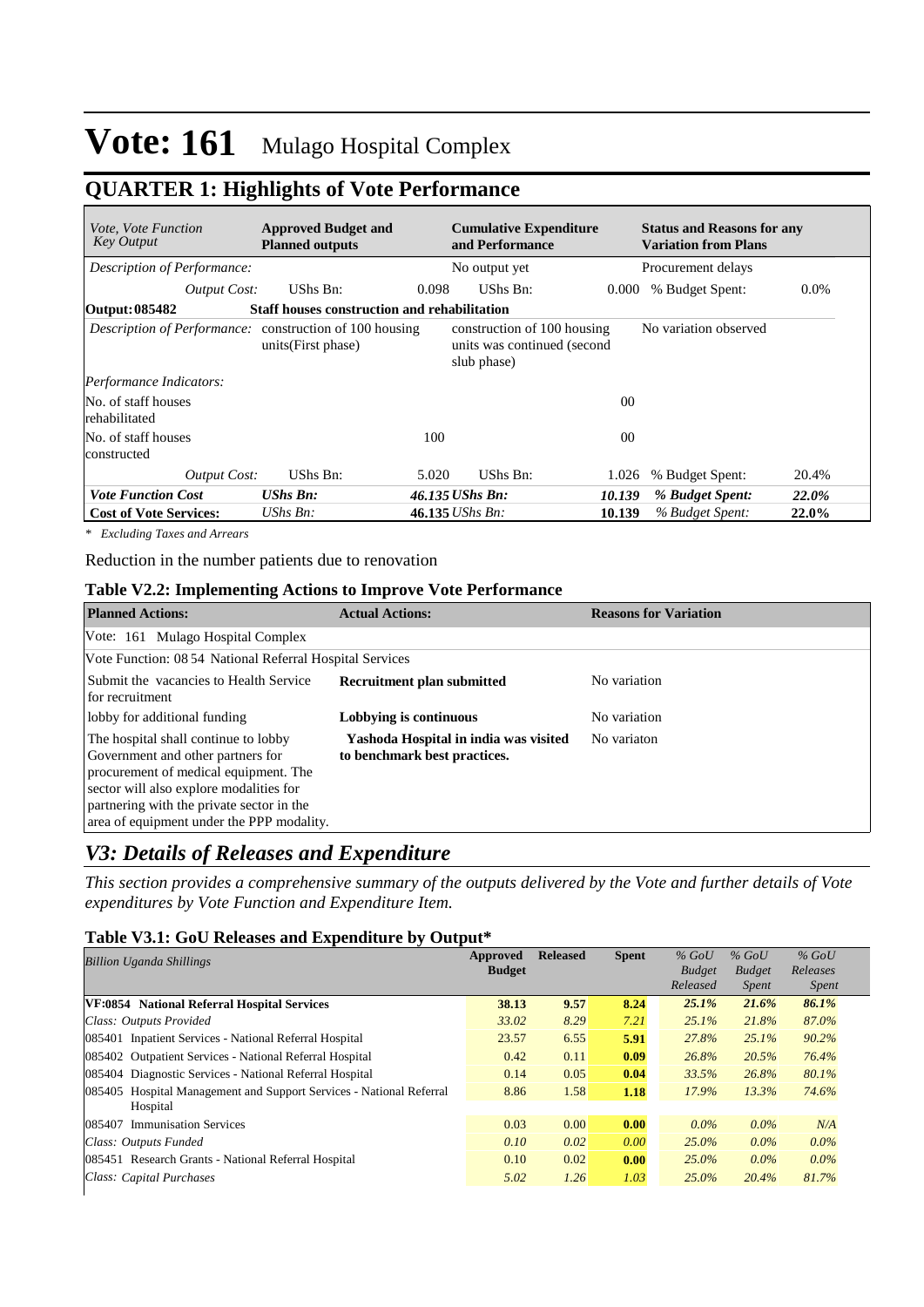## **QUARTER 1: Highlights of Vote Performance**

| 085482<br>Staff b<br>l rehabilitation<br>t houses construction and r | 5.02  | 1.26 | 1.03 | 25.0% | 20.4% | 81.7% |
|----------------------------------------------------------------------|-------|------|------|-------|-------|-------|
| <b>Total For</b><br><b>Vote</b>                                      | 38.13 | 9.57 | 8.24 | 25.1% | 21.6% | 86.1% |

*\* Excluding Taxes and Arrears*

#### **Table V3.2: 2014/15 GoU Expenditure by Item**

| <b>Billion Uganda Shillings</b>                          | <b>Approved</b><br><b>Budget</b> | <b>Releases</b> | <b>Expend-</b><br>iture | % Budged<br><b>Released</b> | % Budget<br><b>Spent</b> | %Releases<br><b>Spent</b> |
|----------------------------------------------------------|----------------------------------|-----------------|-------------------------|-----------------------------|--------------------------|---------------------------|
| <b>Output Class: Outputs Provided</b>                    | 33.02                            | 8.29            | 7.21                    | 25.1%                       | 21.8%                    | 87.0%                     |
| 211101 General Staff Salaries                            | 19.88                            | 5.01            | 4.84                    | 25.2%                       | 24.3%                    | 96.7%                     |
| 211103 Allowances                                        | 1.70                             | 0.43            | 0.42                    | 25.3%                       | 24.8%                    | 98.2%                     |
| 213001 Medical expenses (To employees)                   | 0.20                             | 0.05            | 0.02                    | 25.0%                       | 10.8%                    | 43.3%                     |
| 213002 Incapacity, death benefits and funeral expenses   | 0.14                             | 0.04            | 0.00                    | 25.0%                       | 0.0%                     | 0.0%                      |
| 221001 Advertising and Public Relations                  | 0.11                             | 0.02            | 0.01                    | 21.4%                       | 6.2%                     | 28.8%                     |
| 221002 Workshops and Seminars                            | 0.08                             | 0.02            | 0.01                    | 25.0%                       | 6.7%                     | 26.7%                     |
| 221003 Staff Training                                    | 0.27                             | 0.07            | 0.01                    | 25.0%                       | 1.9%                     | 7.7%                      |
| 221006 Commissions and related charges                   | 0.02                             | 0.01            | 0.00                    | 25.6%                       | 0.0%                     | 0.0%                      |
| 221007 Books, Periodicals & Newspapers                   | 0.01                             | 0.00            | 0.00                    | 25.0%                       | 0.0%                     | 0.0%                      |
| 221008 Computer supplies and Information Technology (IT) | 0.05                             | 0.01            | 0.01                    | 25.0%                       | 22.4%                    | 89.5%                     |
| 221009 Welfare and Entertainment                         | 0.12                             | 0.03            | 0.02                    | 25.0%                       | 20.2%                    | 80.9%                     |
| 221010 Special Meals and Drinks                          | 1.99                             | 0.50            | 0.29                    | 25.1%                       | 14.7%                    | 58.8%                     |
| 221011 Printing, Stationery, Photocopying and Binding    | 0.16                             | 0.04            | 0.02                    | 25.0%                       | 14.7%                    | 58.8%                     |
| 221012 Small Office Equipment                            | 0.03                             | 0.01            | 0.01                    | 25.0%                       | 23.9%                    | 95.6%                     |
| 221016 IFMS Recurrent costs                              | 0.03                             | 0.01            | 0.01                    | 25.0%                       | 25.0%                    | 100.0%                    |
| 221020 IPPS Recurrent Costs                              | 0.03                             | 0.01            | 0.00                    | 25.0%                       | 10.0%                    | 39.9%                     |
| 222001 Telecommunications                                | 0.12                             | 0.03            | 0.03                    | 25.0%                       | 25.0%                    | 100.0%                    |
| 222002 Postage and Courier                               | 0.01                             | 0.00            | 0.00                    | 25.0%                       | 0.0%                     | 0.0%                      |
| 222003 Information and communications technology (ICT)   | 0.06                             | 0.01            | 0.01                    | 25.0%                       | 19.0%                    | 75.8%                     |
| 223003 Rent – (Produced Assets) to private entities      | 0.10                             | 0.03            | 0.00                    | 25.0%                       | 0.0%                     | 0.0%                      |
| 223004 Guard and Security services                       | 0.18                             | 0.04            | 0.01                    | 25.0%                       | 3.3%                     | 13.0%                     |
| 223005 Electricity                                       | 1.91                             | 0.48            | 0.48                    | 25.0%                       | 25.0%                    | 100.0%                    |
| 223006 Water                                             | 1.08                             | 0.27            | 0.27                    | 25.0%                       | 25.0%                    | 100.0%                    |
| 223007 Other Utilities- (fuel, gas, firewood, charcoal)  | 0.03                             | 0.01            | 0.00                    | 25.0%                       | 0.0%                     | 0.0%                      |
| 224004 Cleaning and Sanitation                           | 0.45                             | 0.11            | 0.05                    | 25.0%                       | 11.2%                    | 44.6%                     |
| 224005 Uniforms, Beddings and Protective Gear            | 0.11                             | 0.03            | 0.00                    | 25.0%                       | 0.0%                     | 0.0%                      |
| 225001 Consultancy Services- Short term                  | 0.15                             | 0.04            | 0.00                    | 25.0%                       | 0.0%                     | 0.0%                      |
| 227001 Travel inland                                     | 0.28                             | 0.07            | 0.03                    | 24.1%                       | 10.2%                    | 42.3%                     |
| 227002 Travel abroad                                     | 0.25                             | 0.06            | 0.01                    | 25.0%                       | 3.5%                     | 14.0%                     |
| 227004 Fuel, Lubricants and Oils                         | 0.35                             | 0.08            | 0.07                    | 21.3%                       | 20.9%                    | 98.1%                     |
| 228001 Maintenance - Civil                               | 0.68                             | 0.17            | 0.16                    | 25.0%                       | 23.6%                    | 94.4%                     |
| 228002 Maintenance - Vehicles                            | 0.17                             | 0.06            | 0.05                    | 32.7%                       | 29.9%                    | 91.2%                     |
| 228003 Maintenance – Machinery, Equipment & Furniture    | 2.12                             | 0.53            | 0.37                    | 25.0%                       | 17.6%                    | 70.2%                     |
| 228004 Maintenance – Other                               | 0.16                             | 0.04            | 0.00                    | 25.0%                       | 1.5%                     | 5.9%                      |
| <b>Output Class: Outputs Funded</b>                      | 0.10                             | 0.02            | 0.00                    | 25.0%                       | $0.0\%$                  | $0.0\%$                   |
| 263106 Other Current grants (Current)                    | 0.10                             | 0.02            | 0.00                    | 25.0%                       | 0.0%                     | 0.0%                      |
| <b>Output Class: Capital Purchases</b>                   | 5.02                             | 1.26            | 1.03                    | 25.0%                       | 20.4%                    | 81.7%                     |
| 231002 Residential buildings (Depreciation)              | 5.02                             | 1.26            | 1.03                    | 25.0%                       | 20.4%                    | 81.7%                     |
| <b>Output Class: Arrears</b>                             | 4.83                             | 1.21            | <b>1.21</b>             | 25.0%                       | 25.0%                    | 100.0%                    |
| 321612 Water arrears(Budgeting)                          | 4.73                             | 1.18            | 1.18                    | 25.0%                       | 25.0%                    | 100.0%                    |
| 321614 Electricity arrears (Budgeting)                   | 0.10                             | 0.03            | 0.03                    | 25.0%                       | 25.0%                    | 100.0%                    |
| <b>Grand Total:</b>                                      | 42.97                            | 10.78           | 9.44                    | 25.1%                       | 22.0%                    | 87.6%                     |
| <b>Total Excluding Taxes and Arrears:</b>                | 38.13                            | 9.57            | 8.24                    | 25.1%                       | 21.6%                    | 86.1%                     |